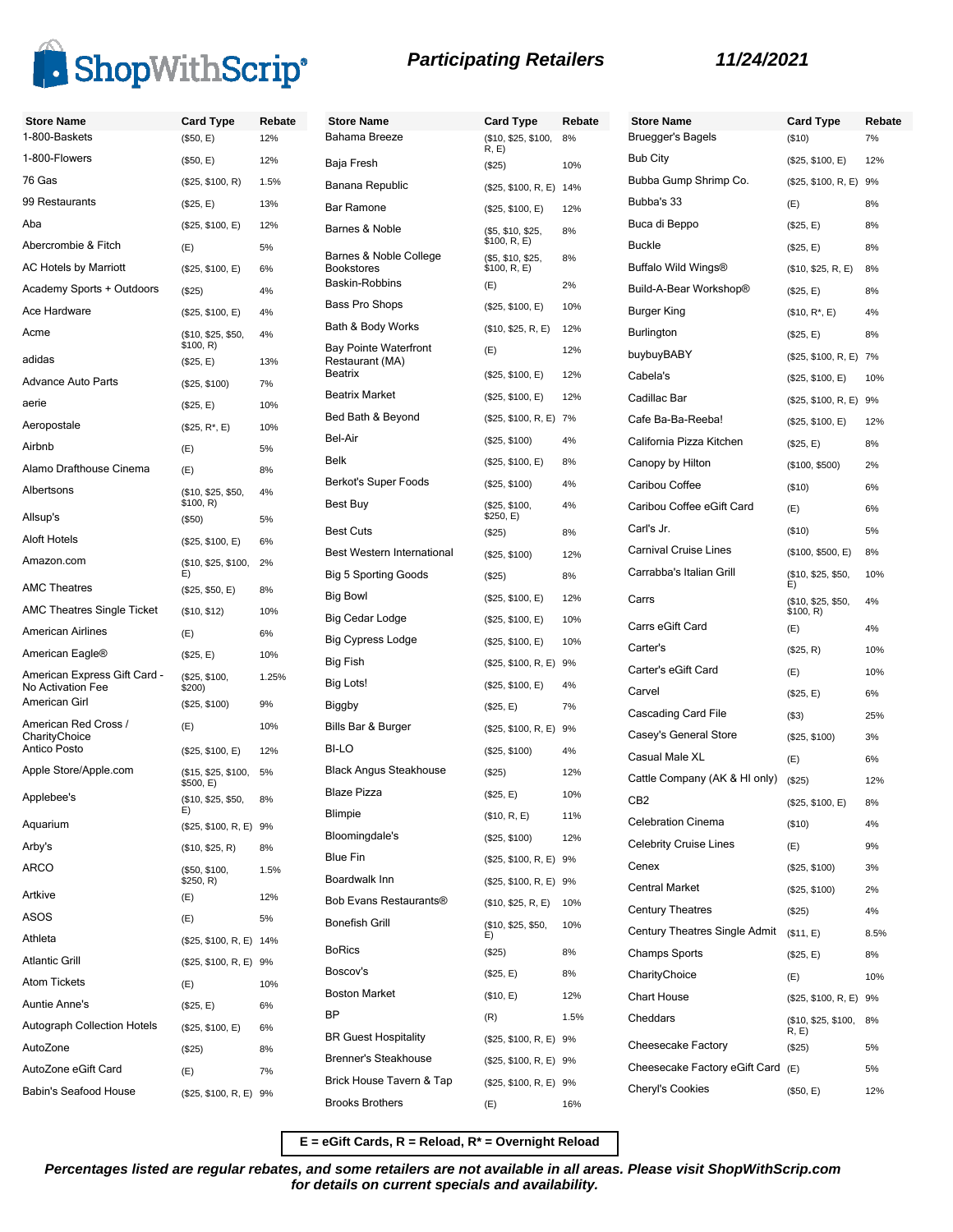

**Store Name Card Type Rebate**

| <b>Store Name</b>                        | <b>Card Type</b>           | Rebate   | <b>Store Name</b>                                | <b>Card Type</b>                 | Rebat      |
|------------------------------------------|----------------------------|----------|--------------------------------------------------|----------------------------------|------------|
| Chevron CA Only                          | (\$50, \$100,<br>\$250, R) | 1-1.5%   | <b>Dick's Sporting Goods</b>                     | (\$25, \$100)                    | 8%         |
| Chico's                                  | (E)                        | 6.5%     | Dierbergs                                        | (\$25, \$100)                    | 2.5%       |
| Children's Place                         | (\$25, E)                  | 12%      | Dillard's                                        | (\$25, \$100)                    | 9%         |
| Chili's Grill & Bar                      | (\$25, \$50, E)            | 11%      | Discover Gift Card - No<br><b>Activation Fee</b> | (\$50, \$100,<br>\$250)          | 1.25%      |
| Chipotle Mexican Grill                   | (\$10, \$25, E)            | 10%      | Disney                                           | (\$25, \$100,                    | 3%         |
| Chuck E. Cheese's                        | (\$10, E)                  | 8%       | Domino's                                         | \$1000, E)<br>(\$10, \$25, R, E) | 8%         |
| <b>CineArts</b>                          | (\$25)                     | 4%       | DoorDash                                         | (E)                              | 3%         |
| CineArts Single Admit                    | (\$11, E)                  | 8.5%     | Dos Caminos                                      | (\$25, \$100, R, E) 9%           |            |
| Cinema Carousel                          | (\$10)                     | 4%       | Double Tree By Hilton                            | (\$100, \$500)                   | 2%         |
| <b>Cinemark Theatres</b>                 | (\$25)                     | 4%       | Downtown Aquarium                                | (\$25, \$100, R, E) 9%           |            |
| <b>Cinemark Theatres Single</b><br>Admit | (\$11, E)                  | 8.5%     | DSW (Designer Shoe                               | (\$25, \$100, E)                 | 8%         |
| Cinemark Tinseltown                      | (\$25)                     | 4%       | Warehouse)<br>Dunham's Sports                    | (\$25)                           | 8%         |
| <b>Cinemark Tinseltown Single</b>        | (\$11, E)                  | 8.5%     | Dunkin' Donuts                                   | (\$10, \$25)                     | 3%         |
| Admit<br>Cineplex Odeon Single Ticket    | (\$10, \$12)               | 10%      | Dunkin' Donuts eGift Card                        | (E)                              | 2.5%       |
| Cinnabon                                 | (\$25, E)                  | 6%       | Eastbay                                          | (E)                              | 8%         |
| Circle K                                 | (\$25, \$100)              | 1.5%     | Eat'n Park                                       | $($10, $25, R^*)$                | 9-13%      |
| Claire's                                 | (\$10)                     | 9%       | <b>EB Games</b>                                  | (\$25, E)                        | 3%         |
| Coffee Bean & Tea Leaf                   | (\$25, R, E)               | 9%       | eBay                                             | (E)                              | 2.5%       |
| <b>Cold Stone Creamery</b>               | (\$5, \$10, E)             | 11%      | <b>Eddie Bauer</b>                               | (E)                              | 5%         |
| Columbia Sportswear                      | (\$50, E)                  | 12%      | Edition                                          | (\$25, \$100, E)                 | 6%         |
| <b>Community Canteen</b>                 | (\$25, \$100, E)           | 12%      | <b>Education Assistance Product</b>              | (E)                              | 2.5%       |
| Conrad Hotels & Resorts                  | (\$100, \$500)             | 2%       | Voucher Amazon.com<br><b>Eiffel Tower</b>        | (\$25, \$100, E)                 | 12%        |
| <b>Container Store</b>                   | (\$25, \$100, E)           | 9%       | Einstein Bros. Bagels                            | (\$10)                           | 10%        |
| Courtyard by Marriott                    | (\$25, \$100, E)           | 6%       | El Pollo Loco                                    | $($ \$10)                        | 6%         |
| <b>Cousins Subs</b>                      | (\$10)                     | 9%       | El Segundo Sol                                   | (\$25, \$100, E)                 | 12%        |
| Crab House                               | (\$25, \$100, R, E) 9%     |          | <b>Element by Westin</b>                         | (\$25, \$100, E)                 | 6%         |
| Cracker Barrel                           | (\$10, \$25, E)            | 8%       | Ema                                              | (\$25, \$100, E)                 | 12%        |
| Crate & Kids                             | (\$25, \$100, E)           | 8%       | <b>Embassy Suites by Hilton</b>                  | (\$100, \$500)                   | 2%         |
| Crate and Barrel                         | (\$25, \$100, E)           | 8%       | Everest                                          | (\$25, \$100, E)                 | 12%        |
| <b>Crew Cuts</b>                         | (\$25)                     | 13%      | <b>Express</b>                                   | (\$25, E)                        | 10%        |
| Crutchfield                              | (E)                        | 5%       | Exxon                                            | (\$50, \$250, R)                 | $1 - 1.5%$ |
| Cub Foods                                | (\$25, \$100, R)           | 4%       | <b>Fairfield by Marriott</b>                     | (\$25, \$100, E)                 | 6%         |
| <b>CVS Pharmacy</b>                      | (\$10, \$25, \$100,        | 6%       | <b>Fairmont Hotels</b>                           | (\$100)                          | 9%         |
| D&W Fresh Market                         | R, E)<br>(\$25, \$100)     | 2%       | <b>Family Express</b>                            | (\$25, \$100)                    | 4%         |
| D&W Quick Stop                           | (\$25, \$100)              | 2%       | Family Fare Supermarket                          | (\$25, \$100)                    | 2%         |
| Darden Restaurants                       | (\$10, \$25, \$100,        | 8%       | Famous Footwear                                  | (\$25)                           | 8%         |
| Dave & Buster's                          | R, E)                      |          | Famous Footwear eGift Card                       | (E)                              | 8%         |
| Del Taco                                 | (\$25, E)                  | 13%      | Famous Hair                                      | (\$25)                           | 8%         |
| Delta Air Lines                          | (\$10)                     | 7%       | Fanatics                                         | (E)                              | 7%         |
| Delta Hotels by Marriott                 | (\$250, \$1000, E)         | 4%       | Fandango                                         | (\$25, E)                        | 4%         |
| Dennis Uniform                           | (\$25, \$100, E)           | 6%       | FandangoNOW                                      | (E)                              | 4%         |
| Denny's                                  | (\$20)                     | 5%       | Fannie May Candies                               | (\$10)                           | 25%        |
| Design Hotels                            | (\$10)<br>(\$25, \$100, E) | 7%<br>6% | Fazoli's                                         | (\$25, E)                        | 9%         |
| Di Pescara                               |                            |          | Festival Foods (WI) - Skogens                    | (\$25, \$50, \$100)              | 3%         |
|                                          | (\$25, \$100, E)           | 12%      |                                                  |                                  |            |

| <b>Store Name</b><br>Field & Stream                     | <b>Card Type</b><br>(\$25, \$100) | Rebate<br>8% |
|---------------------------------------------------------|-----------------------------------|--------------|
| Fiesta Salons                                           | (\$25)                            | 8%           |
| Firefly's BBQ (MA)                                      | (E)                               | 12%          |
| <b>First Choice Haircutters</b>                         | (\$25)                            | 8%           |
| <b>Fish Tales</b>                                       | (\$25, \$100, R, E)               | 9%           |
| Fisherman's Wharf                                       | (\$25, \$100, R, E)               | 9%           |
| <b>Five Below</b>                                       | (\$25)                            | 2.5%         |
| Fleet Farm                                              | (\$25, \$100, E)                  | 3.5%         |
| Fleming's Prime Steakhouse                              | (\$10, \$25, \$50,<br>E)          | 10%          |
| <b>Flying Dutchman</b>                                  | (\$25, \$100, R, E)               | 9%           |
| Food Lion                                               | (\$25, \$100, R, E)               | 3%           |
| Food Maxx                                               | (\$25, \$100)                     | 2%           |
| Foodease                                                | (\$25, \$100, E)                  | 12%          |
| Foodlife                                                | (\$25, \$100, E)                  | 12%          |
| Foot Locker                                             | (\$25, E)                         | 8%           |
| <b>Footaction USA</b>                                   | (\$25, E)                         | 8%           |
| <b>Forest Hills Foods</b>                               | (\$25, \$100)                     | 2%           |
| Four Points by Sheraton                                 | (\$25, \$100, E)                  | 6%           |
| Frankie's Pizza By the Slice                            | (\$25, \$100, E)                  | 12%          |
| Freddy's                                                | (\$25)                            | 8%           |
| <b>Fruit Bouquets</b>                                   | (\$50, E)                         | 12%          |
| GameStop                                                | (\$25, E)                         | 3%           |
| Gandy Dancer                                            | (\$25, \$100, R, E)               | 9%           |
| Gap                                                     | (\$25, \$100, R, E)               | 14%          |
| Gap Factory                                             | (\$25, \$100, R, E)               | 14%          |
| Gaylord Hotels                                          | (\$25, \$100, E)                  | 6%           |
| Geek Squad & Best Buy                                   | (\$25, \$100,<br>\$250, E)        | 4%           |
| GetGo                                                   | (\$25, \$50, \$100,<br>E)         | 4%           |
| Giant Eagle                                             | (\$25, \$50, \$100,<br>E)         | 4%           |
| <b>Giant Food Stores</b>                                | (\$25, \$50, \$100)               | 4%           |
| Giant Foods                                             | (\$25, \$50, \$100)               | 4%           |
| Gift Card Wrapper - 10 Pack                             | (S2)                              | 10%          |
| Global Hotel Card powered by<br>Expedia<br>Go Play Golf | (E)                               | 10%          |
| Golden Corral                                           | (E)                               | 9%           |
| Golden Nugget                                           | (\$25)                            | 9%           |
| Golf Galaxy                                             | (\$25, \$100, R, E)               | 9%           |
| Google Play                                             | (\$25, \$100)                     | 8%           |
| Gordon Food Service Store                               | (E)                               | 3%           |
| <b>Grand Concourse</b>                                  | (\$25, \$100, R, E)               | 4%           |
| Great Clips                                             | (\$25, \$100, R, E)               | 9%           |
| <b>Great Harvest Bread</b>                              | (\$25)                            | 8%           |
| Grotto                                                  | (\$10)                            | 6%           |
|                                                         | (\$25, \$100, R, E)               | 9%           |
| Groupon.com                                             | (\$25, E)                         | 7%           |

**E = eGift Cards, R = Reload, R\* = Overnight Reload**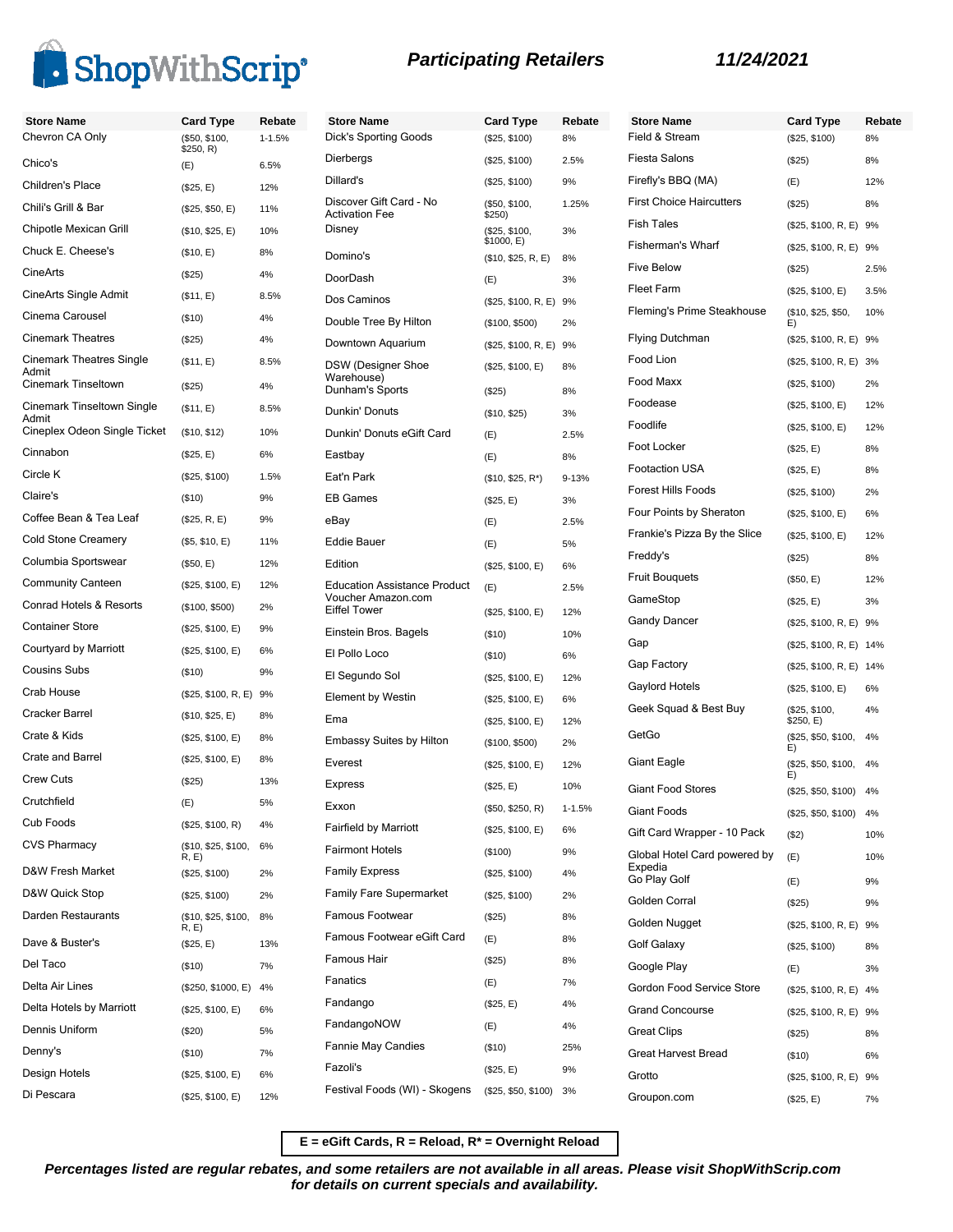

| <b>Store Name</b>                             | <b>Card Type</b>                         | Rebate | <b>Store</b>                  |
|-----------------------------------------------|------------------------------------------|--------|-------------------------------|
| Grubhub                                       | (E)                                      | 4%     | J. Crev                       |
| Guitar Center                                 | (\$25, E)                                | 4%     | Jack ir                       |
| Gulf Oil                                      | (\$25)                                   | 1.5%   | Jamba                         |
| Gymboree                                      | (\$25, E)                                | 12%    | <b>JCPen</b>                  |
| H&M                                           | (\$25, E)                                | 7%     | Jersey                        |
| <b>HairMasters</b>                            | (\$25)                                   | 8%     | Jewel                         |
| Halfway Café (MA)                             | (E)                                      | 12%    | Jiffy Lu                      |
| Hallmark                                      | (\$25, R, E)                             | 4%     | Jo-Anr                        |
| Hampton by Hilton                             | (\$100, \$500)                           | 2%     | Jo-Anr                        |
| <b>Happy Dining</b>                           | (\$25)                                   | 8%     | eGift c<br>Joe Fis            |
| <b>Happy Moments</b>                          | (\$25)                                   | 8%     | Joe's (                       |
| Hardee's                                      | (\$10)                                   | 5%     | Joe's S                       |
| Harley-Davidson®                              | (E)                                      | 5%     | Stone<br>Jos. A               |
| Harlow's                                      | (\$25, \$100, R, E) 9%                   |        | Journe                        |
| <b>Harmon Face Values</b>                     | (\$25, \$100, R, E) 7%                   |        |                               |
| Harry & David                                 | (\$50, E)                                | 12%    | Journe                        |
| Harveys Supermarkets                          | (\$25, \$100)                            | 4%     | JW Ma                         |
| <b>HeadStart Hair Care</b>                    | (\$25)                                   | 8%     | Kemal                         |
| <b>HEB</b>                                    | (\$25, \$100)                            | 2%     | Kids F                        |
| Hilton                                        | (\$100, \$500)                           | 2%     | Kmart                         |
| Hilton Garden Inn                             | (\$100, \$500)                           | 2%     | Kohl's                        |
| <b>Hilton Grand Vacations</b>                 | (\$100, \$500)                           | 2%     | Kowlo                         |
| Holiday Hair                                  | (\$25)                                   | 8%     | Krispy<br>Corpor              |
| Holiday Inn on the Beach-                     | (\$25, \$100, R, E) 9%                   |        | Krist C                       |
| Galveston, TX<br><b>Holiday Stationstores</b> | (\$25, \$100)                            | 4%     | Kwik S                        |
| <b>Holland America Line</b>                   | (\$100, \$500, E)                        | 6%     | Kwik T                        |
| Hollister Co.                                 | (E)                                      | 5%     | L. Woo                        |
| Home 2 Suites by Hilton                       | (\$100, \$500)                           | 2%     | L.L.Be                        |
| Home Chef                                     | (E)                                      | 7.5%   | La Grig                       |
| Home Depot <sup>®</sup>                       | (\$10, \$25, \$100,<br>\$500, \$1000, R, | 4%     | Lady F<br>Landry              |
| HomeGoods                                     | E)<br>(\$25, \$100, E)                   | 7%     | Resort                        |
| HomeSense                                     | (\$25, \$100, E)                         | 7%     | Landry                        |
| Homewood Suites by Hilton                     | (\$100, \$500)                           | 2%     | Landry<br>Lands'              |
| HoneyBaked Ham                                | (\$25)                                   | 12%    | Lands'                        |
| Hotels.com                                    | (\$100, \$250, E)                        | 6%     | Lands'                        |
| <b>Hub 51</b>                                 | (\$25, \$100, E)                         | 12%    | Lane E                        |
| Hulu                                          | (E)                                      | 6%     |                               |
| Icing                                         | (\$10)                                   | 9%     | Le Mei                        |
| <b>IHOP</b>                                   | (\$10, \$25, E)                          | 8%     | Legal :                       |
| Il Porcellino                                 | (\$25, \$100, E)                         | 12%    | Leppin                        |
| Instacart                                     | (\$25, \$100, E)                         | 4%     | Lettuce<br>Restau<br>Little C |
| Islamorada Fish Company                       | (\$25, \$100, E)                         | 10%    | Live E                        |
| Islands                                       | (\$25)                                   | 8%     | Loews                         |
| iTunes & App Store                            | (\$15, \$25, \$100,<br>\$500, E)         | 5%     | Loews                         |

| <b>Store Name</b>                                         | <b>Card Type</b>                | Rebate     |
|-----------------------------------------------------------|---------------------------------|------------|
| J. Crew                                                   | (S25)                           | 13%        |
| Jack in the Box                                           | (\$10)                          | 4%         |
| Jamba Juice                                               | (\$25, E)                       | 6%         |
| JCPenney                                                  | (\$25, \$100, R, E)             | 5%         |
| Jersey Mike's Subs                                        | (E)                             | 6%         |
| Jewel Osco                                                | (\$10, \$25, \$50,<br>\$100, R) | 4%         |
| Jiffy Lube                                                | (\$30, R, E)                    | 8%         |
| Jo-Ann Fabric and Craft Stores                            | (\$25)                          | 6%         |
| Jo-Ann Fabric and Craft Stores<br>eGift card              | (E)                             | 6%         |
| Joe Fish (MA)                                             | (E)                             | 12%        |
| Joe's Crab Shack                                          | (\$25, \$100, R, E)             | 9%         |
| Joe's Seafood Prime Steak &<br>Stone Crab<br>Jos. A. Bank | (\$25, \$100, E)<br>(\$25)      | 12%<br>10% |
| Journeys                                                  | (\$25)                          | 10%        |
| Journeys Kidz                                             | (S25)                           | 10%        |
| <b>JW Marriott</b>                                        | (\$25, \$100, E)                | 6%         |
| Kemah Boardwalk                                           | (\$25, \$100, R, E)             | 9%         |
| Kids Foot Locker                                          |                                 | 8%         |
| Kmart                                                     | (\$25, E)                       | 4%         |
| Kohl's                                                    | (\$25, \$50, E)                 | 4%         |
| Kowloon Restaurant (MA)                                   | (\$25, \$100, E)                | 12%        |
| Krispy Kreme® Doughnut                                    | (E)                             |            |
| Corporation<br>Krist Oil                                  | (\$10, R, E)<br>$($ \$50)       | 8%<br>5%   |
| Kwik Star                                                 | (\$25, \$50, \$100,             | 4%         |
| Kwik Trip                                                 | R)<br>(\$25, \$50, \$100,       | 4%         |
| L. Woods Tap & Pine Lodge                                 | R)<br>(\$25, \$100, E)          | 12%        |
| L.L.Bean                                                  | (\$25, \$100, E)                | 16%        |
| La Griglia                                                | (\$25, \$100, R, E)             | 9%         |
| Lady Foot Locker                                          | (\$25, E)                       | 8%         |
| Landry's Hilton Galveston Island (\$25, \$100, R, E)      |                                 | 9%         |
| Resort<br>Landry's Seafood                                | (\$25, \$100, R, E) 9%          |            |
| Landry's, Inc.                                            | (\$25, \$100, R, E) 9%          |            |
| Lands' End                                                | (\$25, \$100, E)                | 15%        |
| Lands' End Kids                                           | (\$25, \$100, E)                | 15%        |
| Lands' End School                                         | (\$25, \$100, E)                | 15%        |
| Lane Bryant®                                              | (\$25, E)                       | 8%         |
| Le Meridien                                               | (\$25, \$100, E)                | 6%         |
| Legal Sea Foods                                           | (E)                             | 13%        |
| Leppinks Food Centers                                     | (\$50)                          | 5%         |
| Lettuce Entertain You                                     | (\$25, \$100, E)                | 12%        |
| Restaurants<br>Little Caesars Pizza                       | (\$20)                          | 8%         |
| Live Event Card                                           | (E)                             | 8%         |
| Loews Cineplex                                            | (\$25, \$50, E)                 | 8%         |
| Loews Cineplex Single Ticket                              | (\$10, \$12)                    | 10%        |
|                                                           |                                 |            |

| <b>Store Name</b><br>Logan's Roadhouse               | Card Type                                      | Rebate     |
|------------------------------------------------------|------------------------------------------------|------------|
| Long John Silver's                                   | (\$25, E)                                      | 10%        |
| LongHorn Steakhouse                                  | $($ \$10)                                      | 8%<br>8%   |
|                                                      | (\$10, \$25, \$100,<br>R, E                    |            |
| Lou Malnati's Pizzeria                               | (\$10)                                         | 8%         |
| Lowe's                                               | (\$20, \$25, \$100,<br>\$500, \$1000, R,<br>E) | 4%         |
| Lucille's Smokehouse<br>Bar.B.Que                    | (E)                                            | 8%         |
| Lucky (Southern CA Only)                             | (\$10, \$25, \$50,<br>\$100, R)                | 4%         |
| Lucky Supermarket                                    | (\$25, \$100)                                  | 2%         |
| Macy's                                               | (\$25, \$100, E)                               | 10%        |
| Maggiano's Little Italy                              | (\$25, \$50, E)                                | 11%        |
| Magic Johnson Theatres                               | (\$25, \$50, E)                                | 8%         |
| Magic Johnson Theatres Single<br>Ticket              | (\$10, \$12)                                   | 10%        |
| Main Event                                           | $($ \$50, E)                                   | 10%        |
| Marathon                                             | (\$25, \$100,<br>\$250)                        | 3%         |
| Marcus Hotels & Resorts                              | (\$25, \$100, R, E)                            | 8%         |
| <b>Marcus Theatres</b>                               | (\$25, \$100, R, E)                            | 8%         |
| Mariano's (IL)                                       | (\$25, \$50, \$100,<br>R, E)                   | 4%         |
| Mariano's-Formerly Roundy's                          | (\$25, \$50, \$100,<br>R, E                    | 4%         |
| Mario Tricoci                                        | (\$25, \$100)                                  | 7%         |
| <b>Market District</b>                               | (\$25, \$50, \$100,<br>E)                      | 4%         |
| <b>Marriott Executive Apartments</b>                 | (\$25, \$100, E)                               | 6%         |
| Marriott Hotels & Resorts                            | (\$25, \$100, E)                               | 6%         |
| <b>Marriott Vacation Club</b>                        | (\$25, \$100, E)                               | 6%         |
| Marshalls                                            | (\$25, \$100, E)                               | 7%         |
| Martin's Food Market (MD, PA,<br>VA, WV)             | (\$25, \$50, \$100)                            | 4%         |
| Martin's Super Markets                               | (\$50, \$100)                                  | 4%         |
| Maurices                                             | (\$20)                                         | 7%         |
| MBurger                                              | (\$25, \$100, E)                               | 12%        |
| McAlister's Deli                                     | (\$25, E)                                      | 6%         |
| McCormick & Schmick's                                | (\$25, \$100, R, E) 9%                         |            |
| Meijer                                               | (\$10, \$25, \$50,<br>$$100, R^*$              | 3%         |
| Menards                                              | (\$25, \$100,<br>\$500)                        | 3%         |
| Men's Wearhouse                                      | (\$25)                                         | 8%         |
| Metro Market (WI)                                    | (\$25, \$50, \$100,<br>R, E                    | 4%         |
| Metropolis Oyster Room &<br>Cocktail Bar<br>Michaels | (\$25, \$100, R, E)                            | 9%         |
|                                                      | $(\$25)$                                       | 4%         |
| Mity Nice Bar & Grill<br>Mobil                       | (\$25, \$100, E)                               | 12%        |
|                                                      | (\$50, \$250, R)                               | $1 - 1.5%$ |
| Moe's Southwest Grill                                | (\$25, E)                                      | 6%         |
| Mon Ami Gabi                                         | (\$25, \$100, E)                               | 12%        |
| Morton's Steakhouse                                  | (\$25, \$100, R, E)                            | 9%         |
| MotoMart                                             | (\$50)                                         | 5%         |

**E = eGift Cards, R = Reload, R\* = Overnight Reload**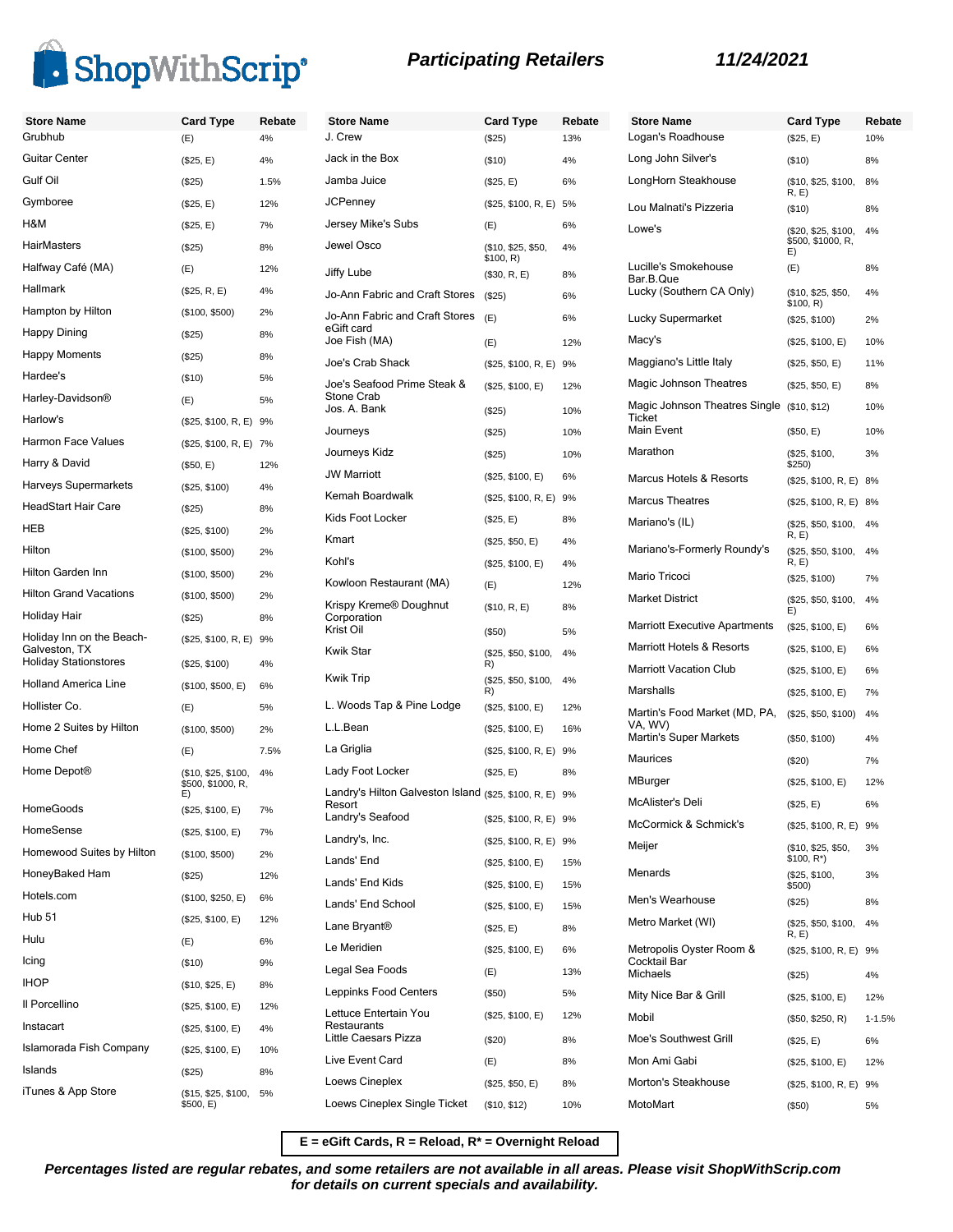

| <b>Store Name</b>               | <b>Card Type</b>                  | Rebate | <b>Store Name</b>           | <b>Card Type</b>            | Rebate | <b>Sto</b>  |
|---------------------------------|-----------------------------------|--------|-----------------------------|-----------------------------|--------|-------------|
| Movie Tavern by Marcus          | (\$25, \$100, R, E) 8%            |        | Peapod Online Grocery       | (\$25, \$50, \$100) 4%      |        | Ros         |
| Moxy Hotels                     | (\$25, \$100, E)                  | 6%     | Peohe's                     | (\$25, \$100, R, E) 9%      |        | Roy         |
| Muer Seafood                    | (\$25, \$100, R, E) 9%            |        | Pep Boys eGift Card         | (E)                         | 7%     | Roy         |
| Naoki Sushi                     | (\$25, \$100, E)                  | 12%    | Petco                       | (E)                         | 5%     | <b>RPI</b>  |
| Neiman Marcus                   | (\$50)                            | 12%    | Pete's Fresh Market         | (\$20)                      | 4%     | <b>RPI</b>  |
| Nike                            | (\$25, E)                         | 12%    | PetSmart                    | (\$25, R)                   | 5%     | Rut         |
| Nintendo eShop                  | (E)                               | 8%     | Petterino's                 | (\$25, \$100, E)            | 12%    | Rut         |
| Noah's Bagels                   | (\$10)                            | 10%    | <b>Phantom Gourmet</b>      | (E)                         | 12%    | Saf         |
| Nob Hill Foods                  | (\$25, \$100)                     | 4%     | Pick 'n Save (WI)           | (\$25, \$50, \$100,<br>R, E | 4%     | Saf         |
| Noodles & Company               | (\$10)                            | 8%     | Piggly Wiggly (WI, IL only) | (\$25, \$50, \$100)         | 3%     | Sak         |
| NOOK by Barnes & Noble          | (\$5, \$10, \$25,<br>\$100, R, E) | 8%     | Pizza Hut                   | (\$10, E)                   | 8%     | Sak         |
| Nordstrom                       | (\$25, \$100, E)                  | 4%     | Pizza Ranch                 | (\$25, E)                   | 8%     | Sall        |
| Nordstrom Rack                  | (\$25, \$100, E)                  | 4%     | Pizzeria Due                | (\$25, E)                   | 12%    | Sal         |
| Oceanaire                       | (\$25, \$100, R, E) 9%            |        | Pizzeria Uno                | (\$25, E)                   | 12%    | Sar         |
| O'Charley's                     | (\$25, E)                         | 13%    | Pizzeria Via Stato          | (\$25, \$100, E)            | 12%    |             |
| Office Depot / Office Max       | (\$25, \$100)                     | 5%     | Popcorn Factory             | (\$50, E)                   | 12%    | Sar         |
| Office Depot / Office Max eGift | (E)                               | 5%     | Potbelly Sandwich Shop      | (\$10)                      | 8%     | Sar         |
| Card<br>Old Navy                | (\$25, \$100, R, E) 14%           |        | Pottery Barn                | (E)                         | 8%     | Sat         |
| Olive Garden                    | (\$10, \$25, \$100,               | 8%     | Pottery Barn Kids           | (E)                         | 8%     | Sav         |
|                                 | R, E)                             |        | Primary Kids Clothing       | (E)                         | 10%    | Sav         |
| Omaha Steaks                    | (\$25)                            | 11%    | <b>Princess Cruises</b>     | (\$100, \$500, E)           | 6%     | Sch         |
| On The Border                   | (\$25, \$50, E)                   | 11%    | Protea Hotels by Marriott   | (\$25, \$100, E)            | 6%     | Sch         |
| OshKosh                         | (\$25, R)                         | 10%    | Qdoba Mexican Grill         | (\$25)                      | 7%     | Sch         |
| OshKosh eGift Card              | (E)                               | 10%    | Quick Chek (NJ and NY only) | (\$25)                      | 2%     | Hilf<br>Sea |
| Osteria Via Stato               | (\$25, \$100, E)                  | 12%    | QVC                         | (E)                         | 5%     | Sea         |
| Outback Steakhouse              | (\$10, \$25, \$50,<br>E)          | 10%    | R.J. Grunts                 | (\$25, \$100, E)            | 12%    |             |
| Overstock.com                   | (\$25, E)                         | 8%     | Rainforest Cafe             | (\$25, \$100, R, E) 9%      |        | Sea         |
| Oyster Bah                      | (\$25, \$100, E)                  | 12%    | Raley's                     | (\$25, \$100)               | 4%     | Sea         |
| Ozzie's Pops & Pretzels         | (\$25, \$100, E)                  | 12%    | Ramen-san                   | (\$25, \$100, E)            | 12%    | See         |
| P.F. Chang's China Bistro       | (\$25, \$100, E)                  | 8%     | Randalls                    | (\$10, \$25, \$50,          | 4%     | Ser         |
| Panda Express                   | (\$25, E)                         | 8%     |                             | \$100, R)                   |        | Ser         |
| Panera Bread                    | (\$5, \$10, \$25,                 | 8%     | Randalls eGift Card         | (E)                         | 4%     | Sep         |
| Papa John's Pizza               | \$50, R, E)<br>$($10, R^*, E)$    | 8%     | Rave Cinemas                | (\$25)                      | 4%     | Sha         |
| Papa Murphy's Pizza             | (\$10)                            | 8%     | <b>Red Lobster</b>          | (\$10, \$25, R, E)          | 8%     | Sha         |
| Pappadeaux                      | (E)                               | 6%     | Red Robin                   | (\$25, E)                   | 8%     |             |
| Pappas Bar-B-Q                  | (E)                               | 6%     | Red Sushi                   | (\$25, \$100, R, E) 9%      |        | Sha         |
| Pappas Bros. Steakhouse         | (E)                               | 6%     | Regal                       | (\$10, \$25, E)             | 8%     | She         |
| Pappas Burger                   | (E)                               | 6%     | Regal Premiere e-Ticket     | (\$10.50, E)                | 10%    | She         |
| Pappas Restaurants              | (E)                               | 6%     | Regis Salons                | (\$25)                      | 8%     | She         |
| Pappas Seafood House            |                                   | 6%     | Regis Signature Salon       | (\$25)                      | 8%     | shi         |
| Pappasito's                     | (E)                               | 6%     | <b>REI</b>                  | (\$25, E)                   | 8%     | Sho         |
| Paramount+                      | (E)                               |        | Renaissance Hotels          | (\$25, \$100, E)            | 6%     | Sho         |
| Pavilions                       | (E)                               | 8%     | <b>Republic Services</b>    | (\$20, \$100)               | 10%    | (ME<br>Sho  |
|                                 | (\$10, \$25, \$50,<br>\$100, R)   | 4%     | Residence Inn by Marriott   | (\$25, \$100, E)            | 6%     | Sho         |
| Pavilions eGift Card            | (E)                               | 4%     | <b>Rite Aid</b>             | (\$25, \$100)               | 4%     | Sho         |
| PBteen                          | (E)                               | 8%     | <b>River Crab</b>           | (\$25, \$100, R, E) 9%      |        |             |

| <b>Store Name</b>                                        | <b>Card Type</b>                                    | Rebate |
|----------------------------------------------------------|-----------------------------------------------------|--------|
| Ross Dress for Less                                      | (\$25)                                              | 8%     |
| Royal Caribbean                                          | (E)                                                 | 13%    |
| Royal Farms                                              | (\$25, \$100)                                       | 4%     |
| <b>RPM</b> Italian                                       | (\$25, \$100, E)                                    | 12%    |
| <b>RPM Steak</b>                                         | (\$25, \$100, E)                                    | 12%    |
| <b>Rubio's Restaurants</b>                               | (\$25, E)                                           | 10%    |
| Ruth's Chris Steak House                                 | (\$50, \$100, E)                                    | 10%    |
| Safeway                                                  | (\$10, \$25, \$50,<br>\$100, R)                     | 4%     |
| Safeway eGift Card                                       | (E)                                                 | 4%     |
| Saks Fifth Avenue                                        | $(\$50)$                                            | 12%    |
| Saks Fifth Avenue OFF 5th                                | $($ \$50)                                           | 12%    |
| Sally Beauty                                             | $(\$25)$                                            | 12%    |
| Saltgrass Steakhouse                                     | (\$25, \$100, R, E)                                 | 9%     |
| Sam's Club                                               | (\$10, \$25, \$50,<br>\$100, \$250,<br>\$500, R, E) | 2.5%   |
| San Luis Resort                                          | (\$25, \$100, R, E)                                 | 9%     |
| Saranello's                                              | (\$25, \$100, E)                                    | 12%    |
| Saturday's Hair Salon                                    | (\$25)                                              | 8%     |
| Save Mart Supermarkets                                   | (\$25, \$100)                                       | 2%     |
| SaveRite Grocery Warehouse                               | (\$25, \$100)                                       | 4%     |
| Scheels                                                  | (\$25, \$100, E)                                    | 8%     |
| Schlotzsky's                                             | (\$25, E)                                           | 6%     |
| School Uniforms by Tommy<br>Hilfiger<br>Sears            | (E)                                                 | 5%     |
|                                                          | (\$25, \$100,<br>\$250, E)                          | 4%     |
| Sears Auto Service Center<br>Seaside's                   | (\$25, \$100,<br>\$250, E)                          | 4%     |
| Seasons 52                                               | (\$25, \$100, E)                                    | 12%    |
|                                                          | (\$10, \$25, \$100,<br>R, E                         | 8%     |
| See's Candies                                            | (\$25)                                              | 9%     |
| Sendik's Food Market                                     | (\$25, \$50, \$100,<br>R)                           | 4%     |
| Sendik's Fresh2Go                                        | (\$25, \$50, \$100,<br>R)                           | 4%     |
| Sephora                                                  | (\$25, E)                                           | 5%     |
| Shari's Berries                                          | (\$50, E)                                           | 12%    |
| Shaw's Crab House                                        | (\$25, \$100, E)                                    | 12%    |
| Shaw's Supermarket                                       | (\$10, \$25, \$50,<br>\$100, R)                     | 4%     |
| Sheetz                                                   | (\$25, \$100, R*)                                   | 3%     |
| Shell                                                    | (\$25, \$50, \$100,<br>R)                           | 1.5%   |
| Sheraton Hotels & Resorts                                | (\$25, \$100, E)                                    | 6%     |
| shi by Journeys                                          | $(\$25)$                                            | 10%    |
| <b>Shoe Carnival</b>                                     | (\$25)                                              | 5%     |
| Shoppers Food & Pharmacy<br>(MD and VA only)<br>ShopRite | (\$25, \$100, R)                                    | 4%     |
| Showplace                                                | (\$25, \$100)                                       | 4%     |
|                                                          | (\$25, \$50, E)                                     | 8%     |
| Showplace Single Ticket                                  | (\$10, \$12)                                        | 10%    |

**E = eGift Cards, R = Reload, R\* = Overnight Reload**